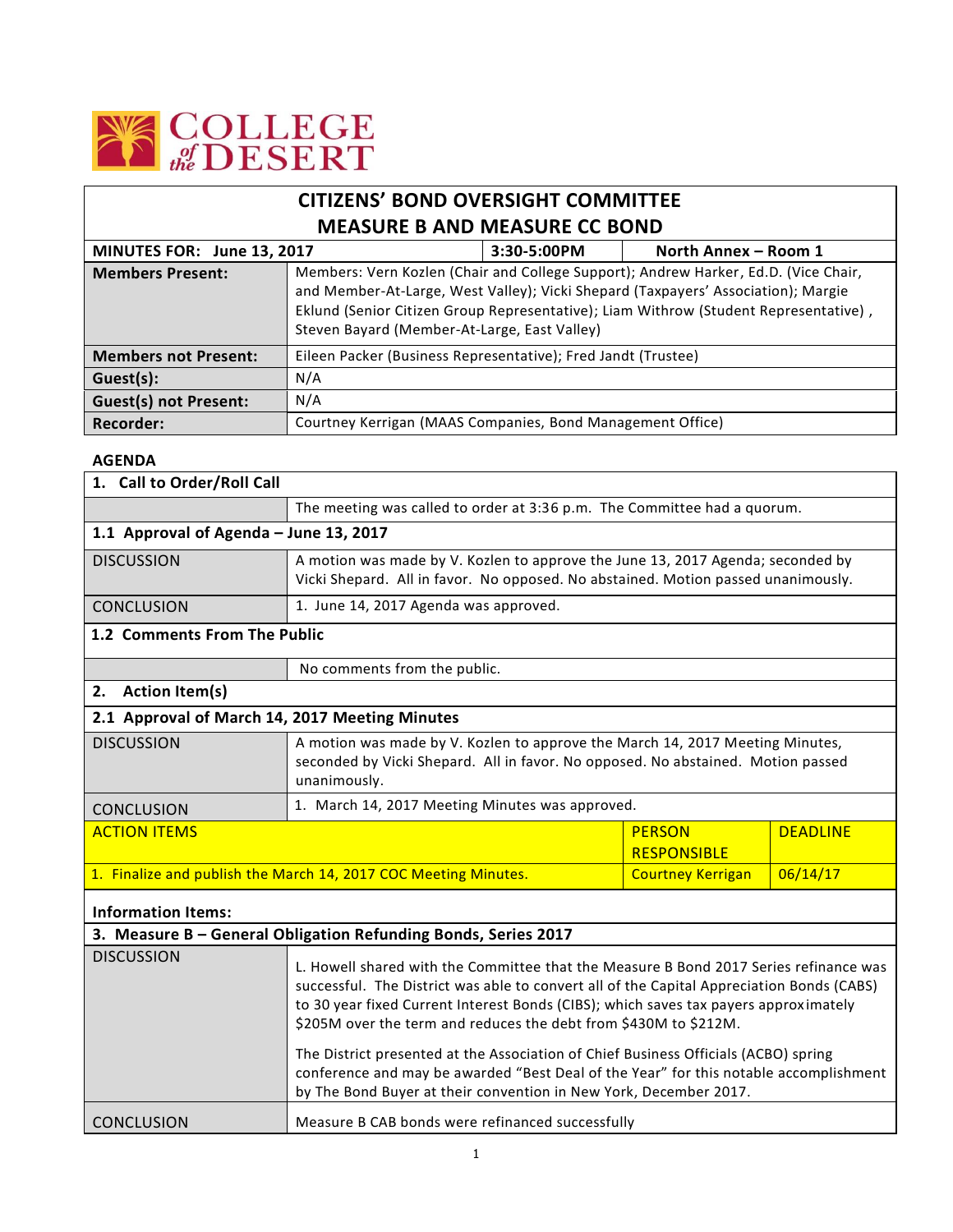| <b>ACTION ITEMS</b>                                                                                                   |                                                                                                                                                                                                                                                                                                                                                                                                                                                                                                                                                                                                                                                                            | <b>PERSON</b><br><b>RESPONSIBLE</b> | <b>DEADLINE</b> |  |
|-----------------------------------------------------------------------------------------------------------------------|----------------------------------------------------------------------------------------------------------------------------------------------------------------------------------------------------------------------------------------------------------------------------------------------------------------------------------------------------------------------------------------------------------------------------------------------------------------------------------------------------------------------------------------------------------------------------------------------------------------------------------------------------------------------------|-------------------------------------|-----------------|--|
| <b>None</b>                                                                                                           |                                                                                                                                                                                                                                                                                                                                                                                                                                                                                                                                                                                                                                                                            |                                     |                 |  |
| <b>Follow up Items:</b><br>4.                                                                                         |                                                                                                                                                                                                                                                                                                                                                                                                                                                                                                                                                                                                                                                                            |                                     |                 |  |
|                                                                                                                       | 4.1 Distribution List for 2015-2016 COC Annual Newsletter                                                                                                                                                                                                                                                                                                                                                                                                                                                                                                                                                                                                                  |                                     |                 |  |
| <b>DISCUSSION</b>                                                                                                     | L. Howell addressed an inquiry made by the Committee at the March 14, 2017 meeting,<br>requesting to review the Distribution List and confirm delivery methods used to send the<br>COC Annual Newsletter. Copies of the Distribution List were furnished and L. Howell<br>confirmed to the Committee that the Annual Newsletter is delivered electronically and is<br>no longer mailed or hand delivered to those on the Distribution List.<br>Outdated information on the Distribution List was identified and duly noted by the<br>Committee. To correct, L. Howell requested C. Kerrigan (recorder) to update the list using<br>President Kinnamon's VIP Flective List. |                                     |                 |  |
| <b>CONCLUSION</b>                                                                                                     | 1. Distribution List contact information needs updating.                                                                                                                                                                                                                                                                                                                                                                                                                                                                                                                                                                                                                   |                                     |                 |  |
| <b>ACTION ITEM</b>                                                                                                    |                                                                                                                                                                                                                                                                                                                                                                                                                                                                                                                                                                                                                                                                            | <b>PERSON</b><br><b>RESPONSIBLE</b> | <b>DEADLINE</b> |  |
| 1. Update COC Annual Newsletter Distribution List using the President<br>C. Kerrigan<br>Kinnamon's VIP Elective List. |                                                                                                                                                                                                                                                                                                                                                                                                                                                                                                                                                                                                                                                                            | Sept. 2017                          |                 |  |
| 5.0 Presentations:                                                                                                    |                                                                                                                                                                                                                                                                                                                                                                                                                                                                                                                                                                                                                                                                            |                                     |                 |  |

## **5.1 Bond Projects Update & Bond Project Financial Report**

| <b>DISCUSSION</b> | M. McGinnis reviewed all project and financial updates found on the Bond Citizens'<br>Oversight Committee Report dated June 14, 2017.                                                                                                                                                                                                                                                                                |
|-------------------|----------------------------------------------------------------------------------------------------------------------------------------------------------------------------------------------------------------------------------------------------------------------------------------------------------------------------------------------------------------------------------------------------------------------|
|                   | L. Howell also provided updates relating to the land acquisitions for the Indio and Palm<br>Springs campuses.                                                                                                                                                                                                                                                                                                        |
|                   | Indio Campus: The DDA Agreement with the City of Indio is almost complete; 30 day<br>escrow to follow. This additional land will allow the District to build-out the Indio Campus<br>with a second classroom building. With the closure of Civic Center between Town Street<br>and Oasis, allows the two properties to be contiguous.                                                                                |
|                   | Palm Springs Modular Campus: Fabrication of the Modular buildings is complete. The<br>buildings will remain secured and stored at the manufacturer until the campuses final<br>location is determined. The initial proposed location for the Modular Campus has CCR<br>restrictions; therefore, the opening of this campus is on hold. Expected dates to open, as<br>early as January 2018 or later in Fall of 2018. |
|                   | Palm Springs Campus (Mall): District is still engaged in the eminent domain process. Final<br>trial hearing is scheduled to occur in January/February 2018. Appraisals from both parties<br>will be furnished to the judge to determine the final purchase price of the property.                                                                                                                                    |
|                   | A. Harker asked which funds will be used to purchase the property.<br>L. Howell confirmed that Redevelopment Funds were used, not Bond funds.                                                                                                                                                                                                                                                                        |